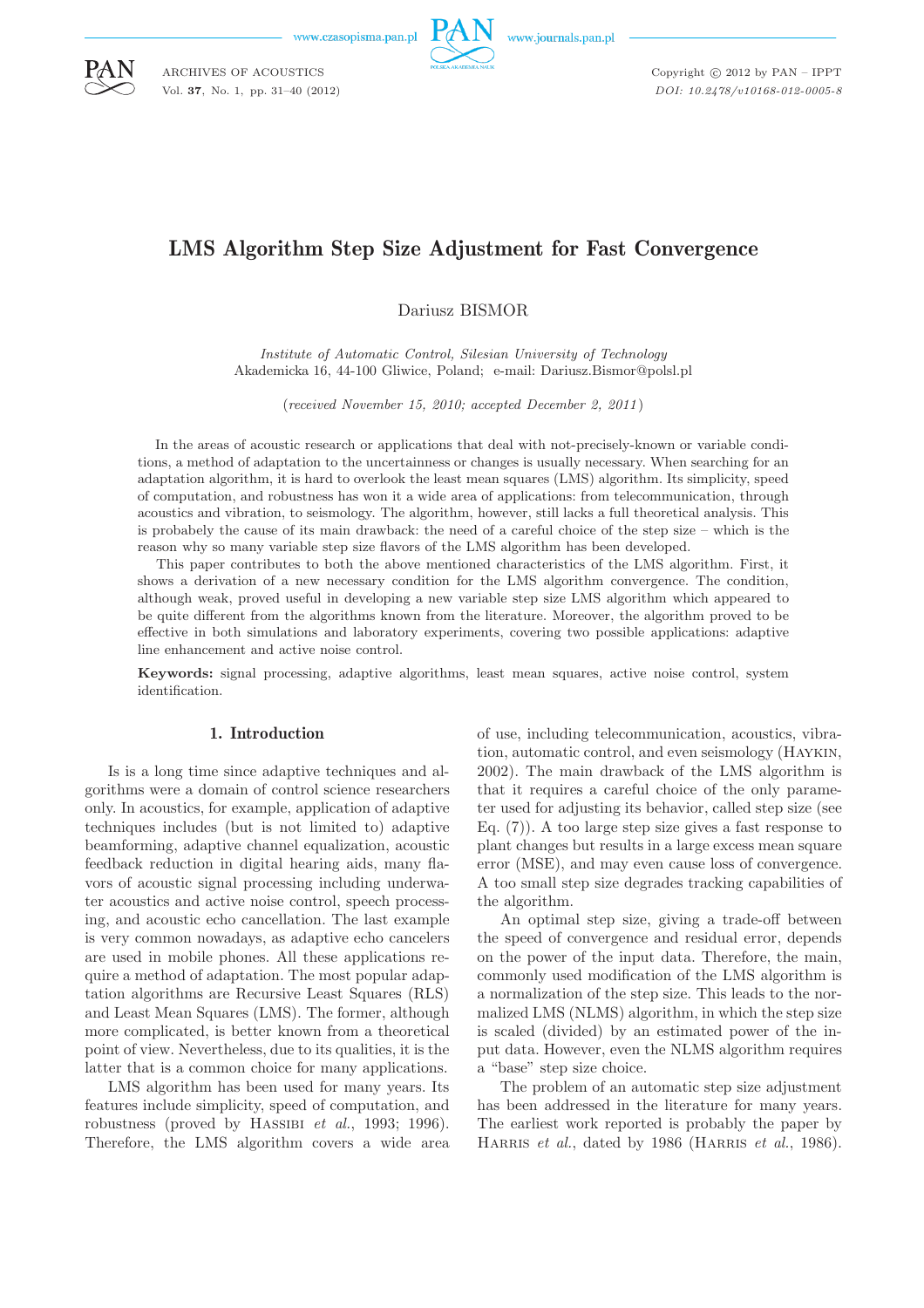|    | www.czasopisma.pan.pl $PAN$ www.journals.pan.pl |
|----|-------------------------------------------------|
|    |                                                 |
| 32 | Archives of Acoustics Volume 37, Number 1, 2012 |

The topic was popular in the 90-ies (see Kwong, Johnston, 1992; Evans *et al.*, 1993; Mathews, Xie, 1993; Aboulnasr, Mayyas, 1997), and returned in the recent years (see (Hwang, Li, 2009), but also conference papers (Bismor, 2008; 2009; Liu *et al.*, 2009; Sun *et al.*, 2009; Zou, Zhao, 2009; Wang *et al.*, 2009; BI *et al.*, 2010)). The problem has not been solved, which probably can be explained by an inherent complexity of the LMS algorithm. In fact, in the wellknown adaptive filtering textbook (Haykin, 2002), we read: "(. . . ) *although the LMS filter is very simple in physical terms, its mathematical analysis is profoundly complicated because of its highly nonlinear nature. Indeed, despite the extensive effort that has been expended in the literature to analyze the LMS filter, we still do not have a direct mathematical analysis of its stability and steady-state performance, and quite probably we never will*."

The algorithm proposed by HARRIS *et al.* in (HARRIS *et al.*, 1986) uses a diagonal matrix instead of a single step size. Each element of the diagonal is allowed to vary between chosen minimum and maximum values. The step sizes are decreased if the value of the gradient of the mean square error alternates in sign, and increased if the sign is constant over some number of successive samples. However, the idea to use individual step sizes for each filter tap did not have many followers – see (Ang, Farhang–Boroujeny, 2001).

Another large group of variable step size algorithms is based on the idea of one but changable step size for all filter taps. The origin of the idea is connected with the observation that the step size should be small when the adaptive filter is near its optimum value and large otherwise. However, simple algorithms selecting the step size based on the magnitude of the estimation error did not prove to be effective (Mathews, Xie, 1993). Therefore, the main effort was directed towards the selection of the criterion of when to increase and when to decrease the step size.

A few variable step size algorithms known from the literature update the step size based on the gradient of the squared error with respect to the step size itself (Mathews, Xie, 1993; Ang, Farhang–Boroujeny, 2001). An update of the step size in a step manner, where the step size is a multiple of the squared error (KWONG, JOHNSTON, 1992), seems to be a simplification of this technique. Numerous algorithms use a function of the squared error as a basis to the step size adjustment (Liu *et al.*, 2009; Sun *et al.*, 2009).

There are also algorithms that use a correlation between two consecutive error samples (or a function of this correlation) as a main factor for the step size update (Aboulnasr, Mayyas, 1997; Zou, Zhao, 2009). A relatively new conference paper presents an approach where the step size is not updated in a step fashion but is rather computed in each iteration "from anew" (Wang *et al.*, 2009). Finally, there are more

sophisticated algorithms combining a couple of approaches like (Hwang, Li, 2009) which uses the step size controlled by the squared norm of the weightedaveraged gradient vector.

The common denominator of the algorithms discussed above is that they update the step size based on a function of the error. In this paper, the author presents an approach where the step size is updated based solely on the input data. The algorithm was developed after discovering a new, weak condition for the LMS filter convergence. The algorithm proved to be effective in simulations, as well as in practice of active noise control, providing fast convergence and a small excess mean square error.

The rest of the paper is organized as follows. The LMS algorithm together with the convergence criterions known from the literature is summarized in Sec. 2. The new convergence condition for the LMS adaptive filter is derived in Sec. 3. The algorithm for the step size adjustment is described in Subsec. 3.2. Simulation experiments for an adaptive line enhancer are described in Sec. 4. Finally, results of active noise control (ANC) experiments with the new algorithm are described in Sec. 5. The paper is concluded in Sec. 6.

# 2. The LMS algorithm

# *2.1. Statistical filtering*

Consider the statistical filtering problem presented in Fig. 1 (HAYKIN, 2002). The input signal  $u(n)$  is composed of discrete values. This signal is filtered with the filter  $W(z^{-1})$  which is a linear, discrete time, transversal filter. The result of this filtration, the filter output  $y(n)$ , is compared with the desired signal values  $d(n)$  to produce the error  $e(n)$ . The statistical filtering problem is about how to choose the filter coefficients to minimize – in some sense – the error.



Fig. 1. Statistical filtering problem.

Without a loss of generality we will assume that  $u(n)$  and  $y(n)$  are discrete time random variables with a zero mean value, and are jointly stationary in a wide sense. Furthermore, we will assume that  $W(z^{-1})$  is a finite impulse response (FIR) filter. Therefore, the output value at a discrete time n can be expressed as:

$$
y(n) = \sum_{i=0}^{N-1} w_i^* u(n-i),
$$
 (1)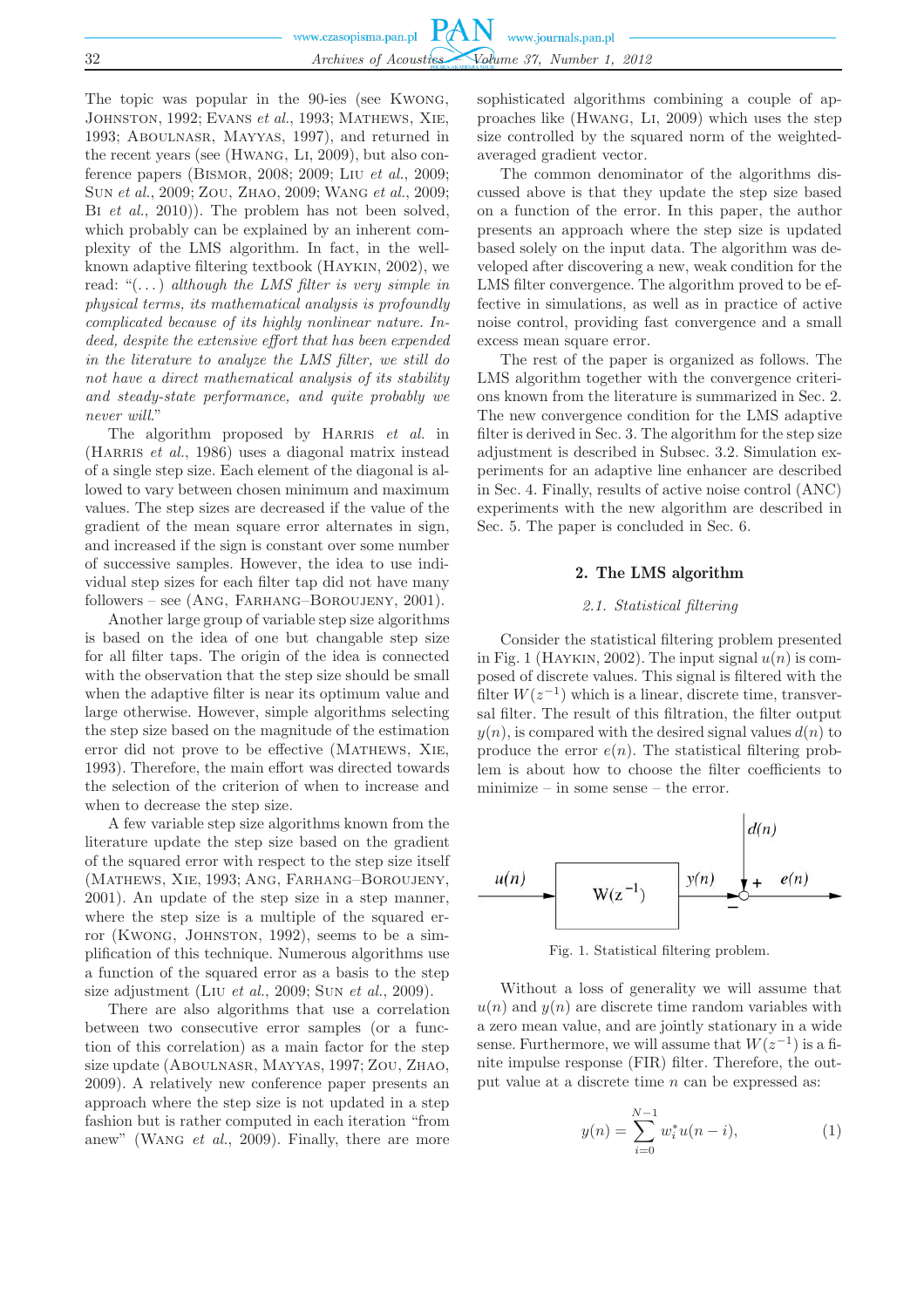where  $w_i$  is the *i*-th element of the filter impulse response (called also filter coefficient or filter tap),  $N$  is the filter length and <sup>∗</sup> denotes a complex conjugate.

After defining:

$$
\mathbf{w} = \left[w_0, w_1, \dots w_{N-1}\right]^{\mathrm{T}},\tag{2}
$$

$$
\mathbf{u}(n) = [u(n), u(n-1), \dots u(n-N)]^{T}, \qquad (3)
$$

Eq. (1) can be expressed as:

$$
y(n) = \mathbf{w}^{\mathrm{H}} \mathbf{u}(n) = \mathbf{u}^{\mathrm{H}}(n)\mathbf{w},\tag{4}
$$

where superscript H denotes Hermitian transposition. The error can, therefore, be expressed as:

$$
e(n) = d(n) - y(n) = d(n) - \mathbf{w}^{\mathrm{H}} \mathbf{u}(n).
$$
 (5)

If the minimization criterion for the error signal is the most commonly used *mean square value of the error*  $e(n)$  (MSE), the well-known solution of the optimization is the Wiener-Hopf equation (Haykin, 2002):

$$
\mathbf{w}_o = \mathbf{R}^{-1} \mathbf{p},\tag{6}
$$

where  $\mathbf{R} = E(\mathbf{u}(n)\mathbf{u}^{T}(n))$  is the autocorrelation matrix of the input signal,  $\mathbf{p} = E(\mathbf{u}(n)d(n))$  is the crosscorrelation vector between the input and the desired signal, and E denotes an expectation operator.

As the Wiener-Hopf equation (6) involves inversion of a possibly large autocorrelation matrix, the equation is rarely used in practical applications. Instead, many applications use the idea of a *local iterative descent* resulting in a recursive algorithm, updating filter coefficients in a step-by-step manner (Haykin, 2002). The following three recursive algorithms are the most prominent: the method of steepest descent, the least mean squares (LMS) algorithm, and the recursive least squares (RLS) algorithm.

The method of steepest descent requires an exact knowledge of statistical properties of the input and the desired signal in the form of an autocorrelation matrix **R** and cross-correlation vector **p**. The RLS algorithm, on the other hand, is much more computationally expensive. Therefore, it is the LMS algorithm that gained the biggest attention and the highest number of practical implementations.

#### *2.2. Convergence of the LMS algorithm*

The LMS algorithm updates filter coefficients according to the following formula:

$$
\widehat{\mathbf{w}}(n+1) = \widehat{\mathbf{w}}(n) + \mu \mathbf{u}(n) e^*(n),\tag{7}
$$

where  $\hat{\mathbf{w}}(n)$  is the vector of estimated filter coefficients in step n,  $\mu$  is the step size and  $e^*(n)$  is the complex conjugate of the estimation error, which is now expressed by:

$$
e(n) = d(n) - \widehat{\mathbf{w}}^{\mathrm{H}}(n)\mathbf{u}(n).
$$
 (8)

Assuming  $\hat{\mathbf{w}}(0) = \mathbf{0}$ , the filter coefficients in the n-th step can be expressed as:

$$
\widehat{\mathbf{w}}(n) = \mu \sum_{i=0}^{n-1} \mathbf{u}(i) e^*(i).
$$
 (9)

Substituting Eq. (8) into the above equation gives:

$$
\widehat{\mathbf{w}}(n) = \mu \sum_{i=0}^{n-1} \mathbf{u}(i) \left( d^*(i) - \widehat{\mathbf{w}}^{\mathrm{H}}(i) \mathbf{u}^*(i) \right) \tag{10}
$$

and reveals the previously mentioned highly nonlinear nature of the LMS algorithm (Haykin, 2002). Thus, a detailed mathematical analysis of the LMS algorithm is not currently known. However, it is apparent from the above equation, and is even more clear from Eq. (7), that in convergence of the LMS algorithm the step size  $\mu$  plays the main role.

There are two main results concerning conditions of convergence of the LMS algorithm. Both of them require stronger assumptions than those described at the beginning of Subsec. 2.1. In practice, both sets of assumptions contain, among others, *the small step size assumption*, which means that the step size should tend to zero as the discrete time increases:  $\mu \xrightarrow{n \to \infty} 0$ . The first condition, attributed to BUTTERWECK  $(1995)$ , states that the convergence necessary condition can be expressed as:

$$
0 < \mu < \frac{2}{\lambda_{\text{max}}},\tag{11}
$$

where  $\lambda_{\text{max}}$  is the largest eigenvalue of the autocorrelation matrix **R** (for a detailed derivation see, e.g. (Haykin, 2002)). The second main result, presented by Sayed (2003), states that the LMS algorithm is convergent in the mean square provided that:

$$
\sum_{i=1}^{N} \frac{\mu \lambda_i}{1 - \mu \lambda_i} < 2,\tag{12}
$$

where  $\lambda_i$  are the eigenvalues of the autocorrelation matrix **R**.

The small step size assumption describes very well the situation where the adaptive filter is near its optimal value. Particularly in the case of variable step size modifications of the LMS algorithm, the step size is required to be small near the end of convergence to minimize the excess mean square error. However, during the beginning of adaptation it is desired to keep the step size large to allow for a fast adaptation. This is also the case of many practical applications when the filter should adapt very fast after rapid plant changes. As an example, industrial hall, room, or office ANC application can be considered, when the ANC filter should adapt very fast after changes in the environment caused by persons walking in the room. Also, speech enhancement in a noisy environment is an application that requires a fast adaptation – see e.g. (LATOS, PAWELCZYK, 2010).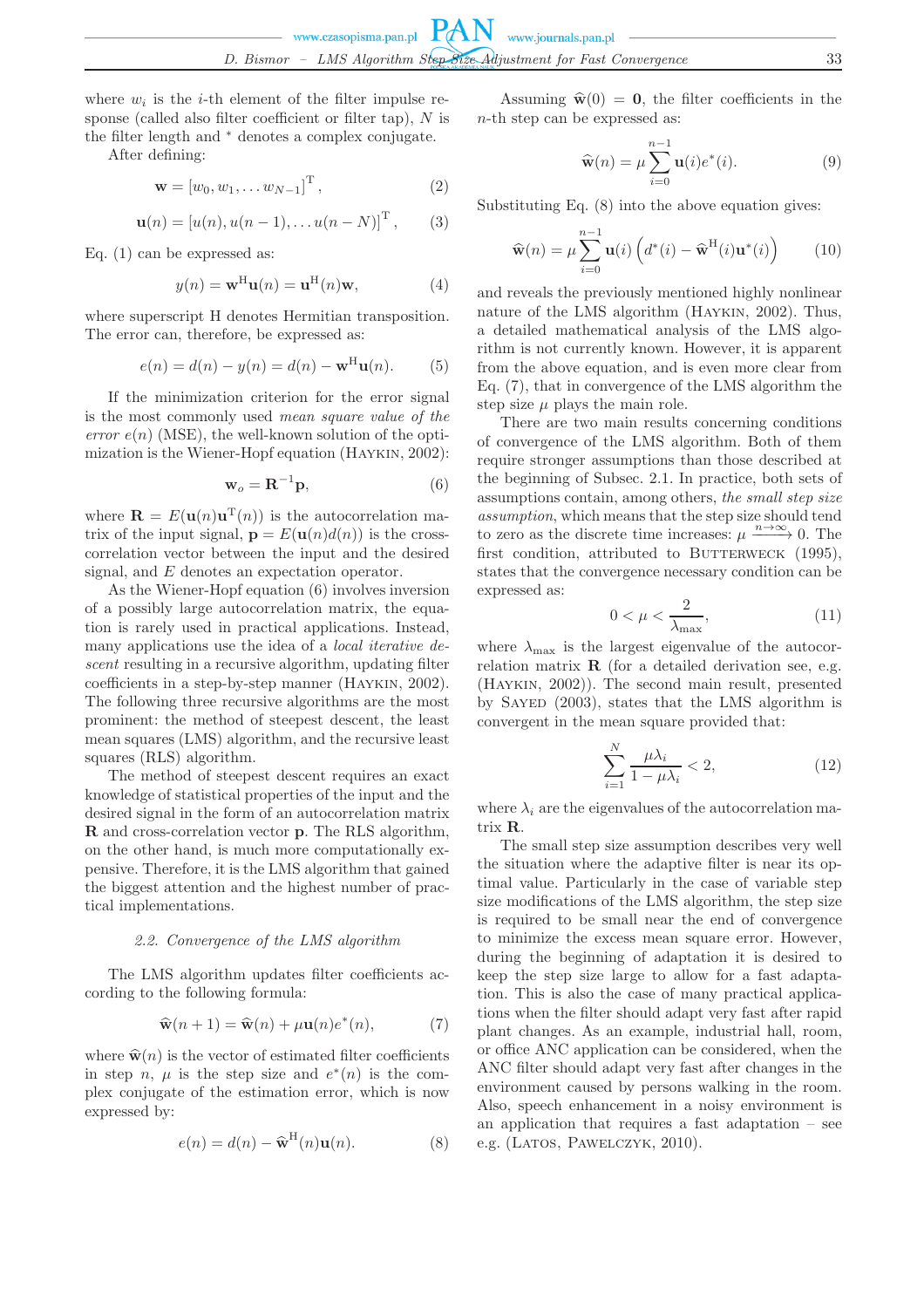# 3. New convergence condition and variable step size algorithm

# *3.1. Convergence condition*

Let us assume now the input and desired signals  $u(n)$  and  $d(n)$  are discrete and finite valued. For the simplicity and without a loss of generalization, let us assume that their values are real. Substituting Eq. (8) into Eq. (7) yields:

$$
\widehat{\mathbf{w}}(n+1) = \widehat{\mathbf{w}}(n) + \mu \mathbf{u}(n) \left[ d(n) - \widehat{\mathbf{w}}^{\mathrm{T}}(n) \mathbf{u}(n) \right]. \tag{13}
$$

After regrouping, the above equation becomes:

$$
\widehat{\mathbf{w}}(n+1) = \left[\mathbb{1} - \mu \mathbf{u}(n)\mathbf{u}^{\mathrm{T}}(n)\right] \widehat{\mathbf{w}}(n) + \mu \mathbf{u}(n) d(n). (14)
$$

Notice that Eq. (14) can be viewed as a discrete, nonstationary system state equation:

$$
\mathbf{x}(n+1) = \mathbf{A}(n)\mathbf{x}(n) + \mathbf{B}(n)d(n), \tag{15}
$$

with the state matrix:

$$
\mathbf{A}(n) = \mathbb{1} - \mu \mathbf{u}(n) \mathbf{u}^{\mathrm{T}}(n).
$$
 (16)

From the control theory (Kaczorek, 1993) it follows that for a discrete, *stationary* system instability it suffices that:

$$
\text{tr}(|\mathbf{A}|) = \sum_{i=1}^{N} |a_{ii}| > N,
$$
 (17)

where  $a_{ii}$  is the *i*-th element on the diagonal of the state matrix  $\mathbf{A}$ , and  $N$  is the number of states (or the size of matrix  $\bf{A}$ ). The reason is that for the stability of a discrete system it is necessary that all the eigenvalues of the system state matrix **A** are within the unit disk. On the other hand, from the linear algebra it follows that the trace of a matrix is equal to the sum of its eigenvalues. Thus, a trace greater than the size of a matrix means that at least one eigenvalue of a matrix is greater than one.

Combining Eqs. (16) and (17), the divergence sufficient condition for the adaptive LMS filter can be formulated as:

$$
\text{tr}\left(|\mathbb{1} - \mu \mathbf{u}(n)\mathbf{u}^{\text{T}}(n)|\right)
$$
\n
$$
= \sum_{i=0}^{N-1} |1 - \mu \mathbf{u}^2(n-i)| > N \quad \text{sufficiently long.} \quad (18)
$$

The term "sufficiently long" has been added because of the nonstationarity of the system under consideration. In such a system, if the condition in Eq. (18) is true for a limited number of samples but turns false afterwards, the filter may still remain convergent. Therefore, the convergence necessary condition can be expressed as:

$$
\sum_{i=0}^{N-1} |1 - \mu u^2 (n - i)| \le N \quad \text{almost always.} \tag{19}
$$

It must be emphasized that the above condition has been obtained without any meaningful assumptions, especially without the small step assumption. In fact, it was not even assumed that the signals are random or stationary. Note also that the condition regards only the filter input  $u(n)$ ; the error values are not considered. However, this condition defines the largest step size – the step size which may be used for a fast adaptation at the beginning of (a phase of) a convergence. In practical implementations, to obtain acceptable excess mean square error the step size must be even smaller. Intuitively, this means that the condition in Eq. (19) must always be true.

#### *3.2. Variable step size algorithm*

Performed simulations revealed that the step sizes chosen close to a violation of the condition from Eq. (19) result in large excess mean square errors and even in a sudden filter coefficients growth, similar to parameter explosion in the RLS algorithm. Therefore, it may be reasonable to strengthen this condition in the following way:

$$
\bigvee_{0 \le i \le N-1} |1 - \mu u^2 (n - i)| \le 1
$$
  

$$
\Rightarrow \sum_{i=0}^{N-1} |1 - \mu u^2 (n - i)| \le N. \quad (20)
$$

Please note that when the left hand side inequality is fulfilled, the right hand side inequality holds, but the opposite relation is not necessarily true.

The left hand side of Eq. (20) can be expressed as:

$$
\bigvee_{0 \le i \le N-1} -1 \le 1 - \mu u^2 (n-i) \le 1. \tag{21}
$$

Thus, for real input data, considering that the above inequality should hold throughout the whole adaptation, the final condition is:

$$
\bigvee_n \ 0 \le \mu \le \frac{2}{u^2(n)}.\tag{22}
$$

The above condition specifies the upper limit on the step size when a fast adaptation is needed. The condition is very easy to check in practical implementations. Particularly, when the data comes from A/D converters, the condition can be hard-coded and does not even have to be checked against in each adaptation step. It may also serve as a basis for a preliminary choice of the step size. Unfortunately, it proved to be only a very weak condition.

# *3.3. Further refinements*

The derivation of the new LMS convergence condition directed the attention towards Eq. (19). For further development, the convergence function has been defined as: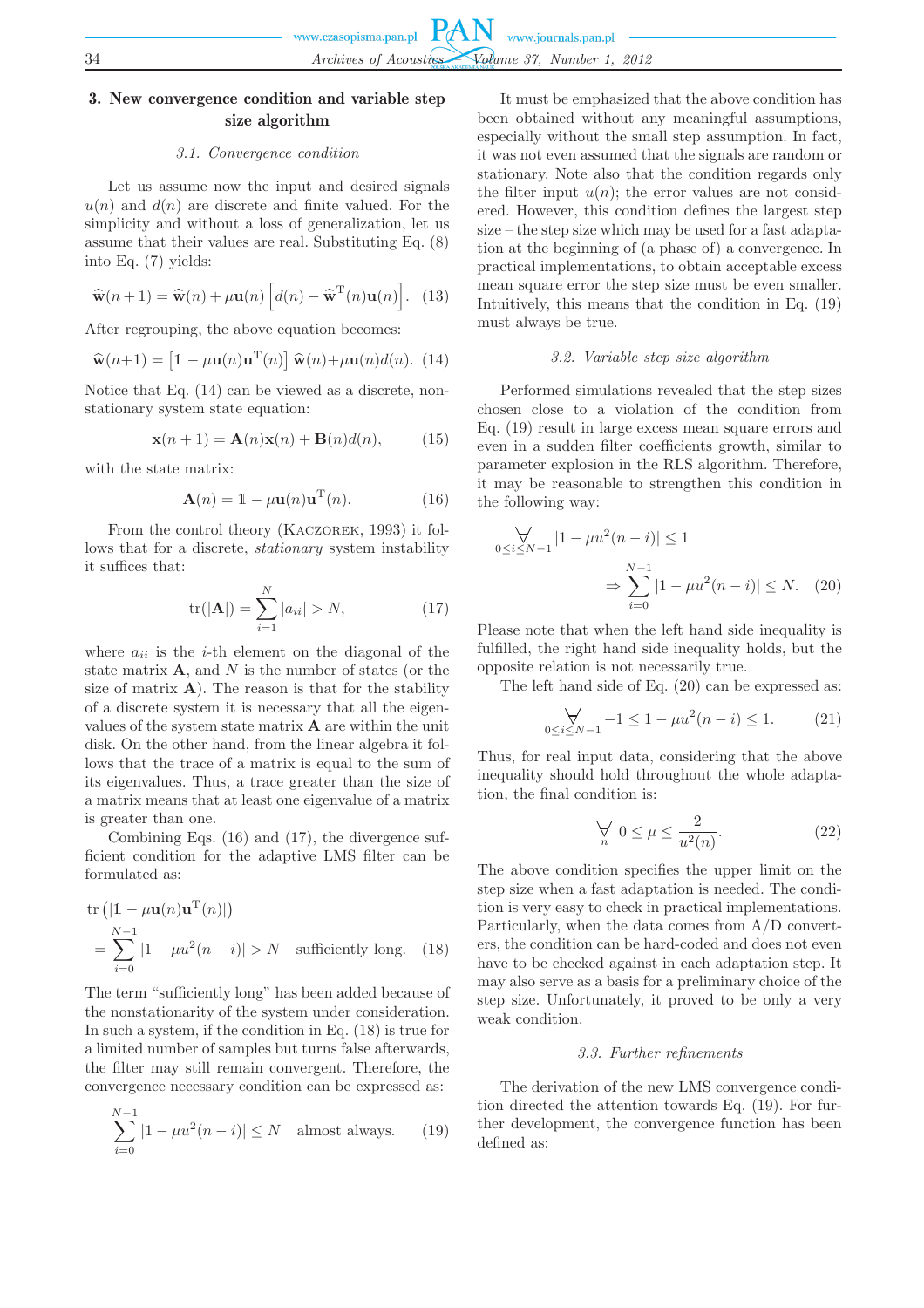$$
J(n) = \frac{1}{N} \sum_{i=0}^{N-1} |1 - \mu(n)u^2(n-i)|.
$$
 (23)

Based on this function and condition in Eq. (19) a simple algorithm has been constructed:

$$
\text{if } J(n) \ge \epsilon \text{ then } \mu(n+1) = 0.99\mu(n). \tag{24}
$$

The above algorithm was used, with  $\epsilon = 0.99$ , for a simulation of estimation of the parameter of the autoregressive process given by Haykin (2002):

$$
u(n) = -au(n-1) + v(n).
$$
 (25)

The algorithm performed better than LMS and NLMS algorithms, giving a fast adaptation and small excess MSE.

Next, the same algorithm has been applied to simulations of adaptive line enhancer (ALE) in Fig. 2. The input for the ALE was a recorded speech signal contaminated with four sinusoids – see spectrogram in Fig. 3. The adaptive filter length N and the delay  $\Delta$ were both equal to 100. The experiments with different *constant* step sizes revealed a great robustness of ALE to the step size changes: good results were obtained for  $0.0005 \leq \mu \leq 0.002$ . However, the algorithm Eq. (24) failed to produce good results, ending with  $\mu = 0.0022$ . Furthermore, changing  $\epsilon$  to different values resulted only in a slightly better, but still unsatisfactory performance.



Fig. 2. Adaptive Line Enhancer.



Fig. 3. Spectrogram of ALE input signal.

The experiments with the ALE drawed the attention to the fact that it is not the value of the convergence function  $J(n)$  in Eq. (23), that is most important for the convergence of the algorithm, but rather the absolute value of  $1-J(n)$ . Many experiments with different filter lengths showed also that the longer the filter is, the smaller the value of  $|1 - J(n)|$  should be. Therefore, the function describing a desired relationship between the filter length and the  $|1 - J(n)|$ , for filter lengths greater than 10, was chosen experimentally as:

$$
f(N) = \frac{1}{N} - \frac{10}{N^2},
$$
\n(26)

and the algorithm was modified to the following form:

$$
\text{if } |1 - J(n)| \ge f(N) \text{ then } \mu(n+1) = 0.99\mu(n). \tag{27}
$$

The choice of the function  $f(N)$  is not critical: any monotonously decreasing function with similar values in the range of interesting filter lengths can be used.

The algorithm in Eq. (27) was performing well in Matlab/Simulink simulations. However, it appeared to be too time-consuming for real-time applications. Particularly, the summation in Eq. (23) was not wellsuited for real-time computations. Therefore, the rectangular summation window from  $i = 0$  to  $N - 1$  was substituted by an exponential window with the exponent factor equal to 0.9:

$$
J_e(n) = 0.9J_e(n-1) + 0.1 |1 - \mu(n)u^2(n)|.
$$
 (28)

Moreover, as a decrease in the step size with the multiplication factor 0.99 (i.e.  $\mu(n+1) = 0.99\mu(n)$  in Eq. (27)) sometimes appeared to be too slow to prevent the filter from going unstable, the vector of multiplication factors was introduced:

$$
\mathbf{mv} = [0.99 \ 0.97 \ 0.95 \ 0.93 \ 0.9]^{\mathrm{T}}. \tag{29}
$$

In the final algorithm, the multiplication factor was selected to be a next smaller vector element if the condition for changing the step size occurred in a current, as well as in a previous adaptation step; otherwise the first element of the vector **mv** was used.

# 4. Simulation experiments

To test the performance of the algorithm described above in active noise control applications the simulation experiments described in this section were performed. First, to simulate the nonstationarity, models of electro-acoustic paths for different error microphone locations were obtained. The models were in the form of FIR filters with 300 parameters. Next, the ANC system model with no acoustic feedback, presented in Fig. 4, was assumed. A perfect modeling  $(\widehat{S}(z^{-1}) = S(z^{-1}))$  of the secondary path was assumed for these simulations.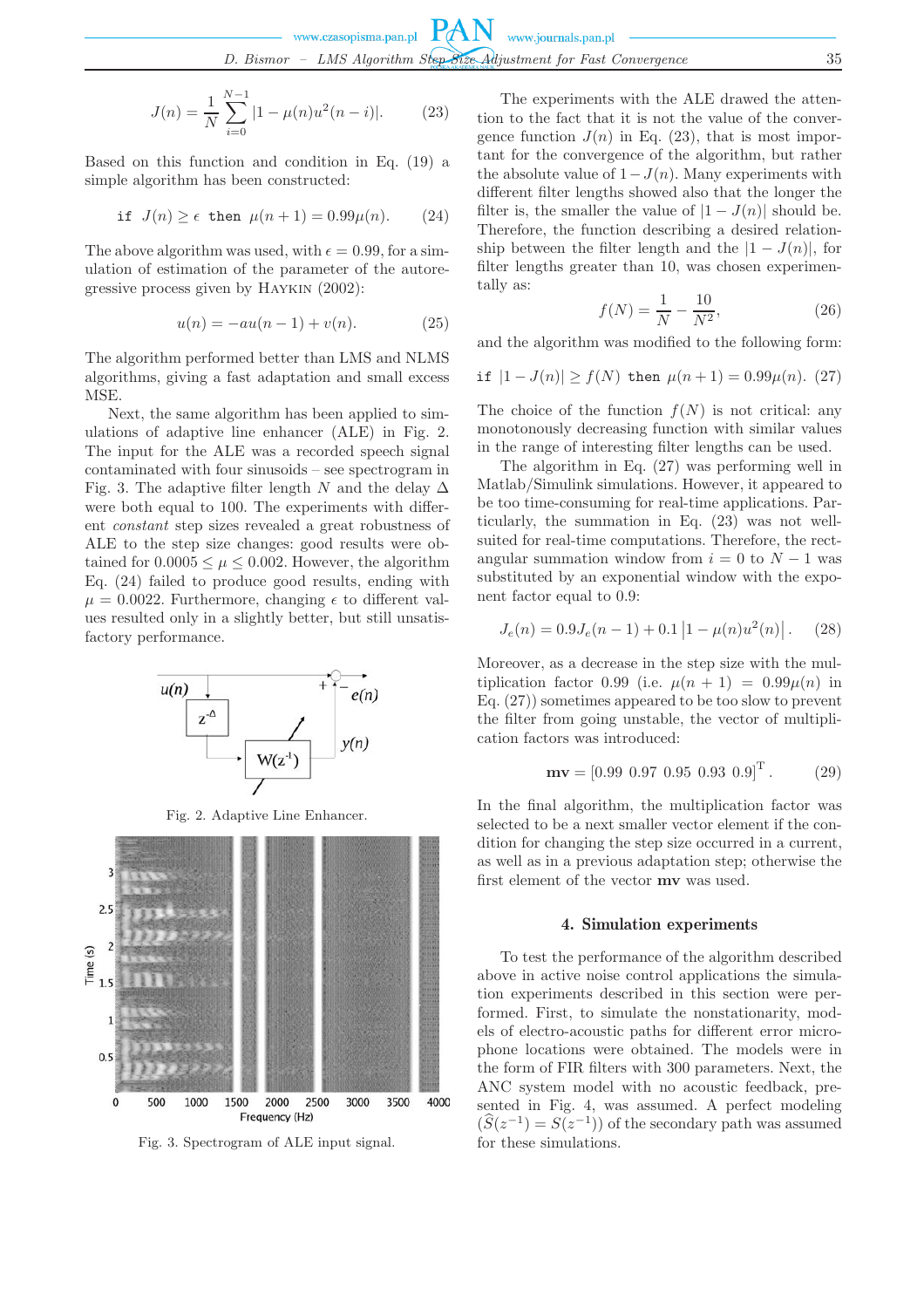

Fig. 4. Block diagram of ANC system used during the simulations.

Nonstationarity was modeled as a switched system, with switches among four different models occurring at regular intervals. The magnitudes of three exemplary transfer functions of the models of the secondary path used during the simulation are presented in Fig. 5. The basic input signal was composed of two sinusoids, at  $\omega = 0.2\pi$  and  $\omega = 0.888\pi$ , embedded in white noise (Bismor, 2009). The levels of sinusoids and of the noise was altered for different experiments. The length of the ANC filter was 128.



Fig. 5. Magnitude of the transfer function of the three models used during the simulation (for clarity, the fourth model has not been included).

The goal of the simulation experiments was to compare the behavior of the NLMS algorithm with the proposed algorithm. The comparison not only considered the attained attenuation, but also took into the consideration the variance of the attenuated signal during the whole experiment. In fact, the latter criterion was considered superior because the development was concentrated on a fast adaptation. Thus, the main criterion calculated for the comparison of both algorithms was the mean square error (MSE) defined as:

$$
\mathcal{D}(n) = \sum_{i=0}^{L-1} e^2(n-i),
$$
\n(30)

where  $L$  is the length of the window used for smoothing.

The proposed variable step size algorithm proved to be superior to the NLMS algorithm in spite of many trials to optimally set the NLMS step size. The algorithm responded very fast after each change of the secondary path transfer function. The attenuation was always slightly better than in the case of the NLMS. The example of attenuation for the NLMS and the proposed algorithm is presented in Fig. 6. The values of the MSE calculated over the whole simulation time for four different experiments are presented in Table 1.



Fig. 6. Time plot of the error signal with ANC algorithms.

Table 1. The MSE in simulations.

| Experiment No. | <b>NLMS</b> | VS LMS |
|----------------|-------------|--------|
|                | 28.6        | 25.1   |
|                | 55.5        | 48.3   |
|                | 28.7        | 24.9   |
|                | 32.9        | 28.7   |

# 5. Laboratory experiments

Good simulation results encouraged an application of the new algorithm in a real environment. The application of ANC in an industrial hall has been chosen as one with requirements for a fast adaptation. Moreover, as a good model of the secondary path is usually crucial for a room ANC (ELLIOTT,  $2001$ ), online adaptation of the secondary path, with a random noise source and additional adaptive filter for improvement of the convergence rate (Kuo, Morgan, 1996), was performed.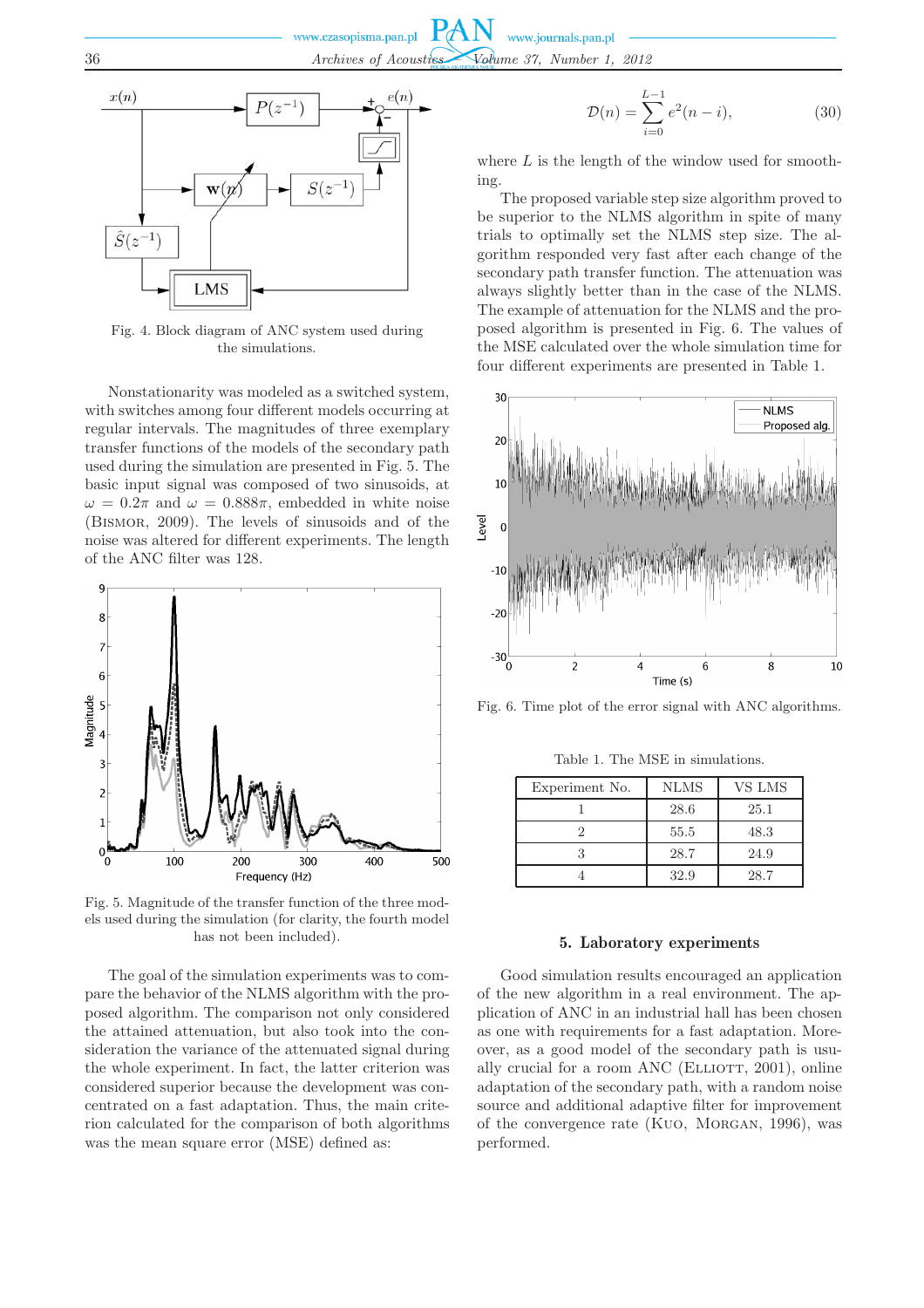**PAN** www.czasopisma.pan.pl www.journals.pan.pl *D. Bismor – LMS Algorithm Step Size Adjustment for Fast Convergence* 37



Fig. 8. MSE for experiments with band-limited, 500–600 Hz noise.

The laboratory setup was build around a DSpace DS1104 board, and contained all the necessary equipment like microphones, preamplifiers, filters, amplifiers, and loudspeakers. The algorithms were implemented in C and downloaded into the board. To control the system, a C++ application was build using a DSpace Clib.

Many different noise signals were tested, starting from single tones, through wide-band signals, ending with signals recorded from a real, noisy environment. For each signal, three experiments were performed: two with the NLMS algorithm with different step sizes, and one with the proposed algorithm. The step sizes chosen for the NLMS algorithm were 0.003 and 0.005. For each experiment maximum attenuation after 25 seconds was calculated, as well as the MSE (Eq. (30)).

Generally, the results can be categorized into three groups. The first group contains the signals for which the proposed algorithm gave better results when com-

pared with the NLMS parametrized with one step size, while it was inferior to the NLMS parametrized with the other step size. This group is referred to as "neutral", although it still proves one advantage of the proposed algorithm: no necessity to choose the step size, or to change it if the noise changes. The MSE for two examples of this group are presented in Figs. 7 and 8. The first one is the attenuation of 500 Hz tone. In this case, the NLMS algorithm is better for the 0.003 step size, but worse for the 0.005 one. The differences are not substantial but noticable. The second is the attenuation of white noise limited to 500–600 Hz band. In this case, the NLMS is better with the 0.005 step size, but worse with the 0.003 one. There were about 50% of "neutral" cases during the laboratory tests.

The second group contains those signals for which the proposed algorithm was superior to the NLMS with both step sizes. Two examples of this group are presented in Figs. 9 and 10. The first one is the atten-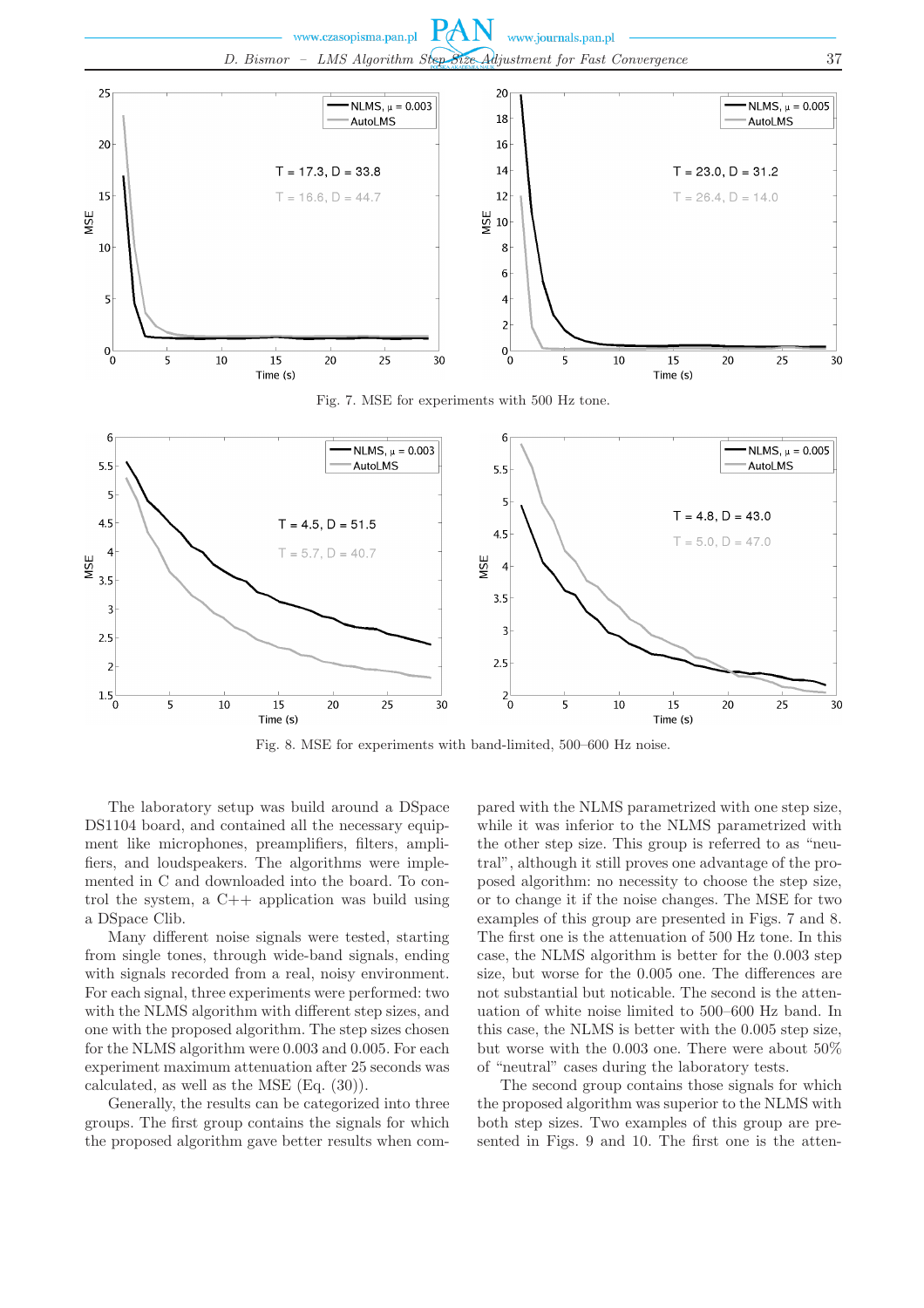

Fig. 9. MSE for experiments with 140 Hz tone.



Fig. 10. MSE for experiments with power generator noise.



Fig. 11. MSE for experiments with band-limited, 200–300 Hz noise, with sine at 250 Hz.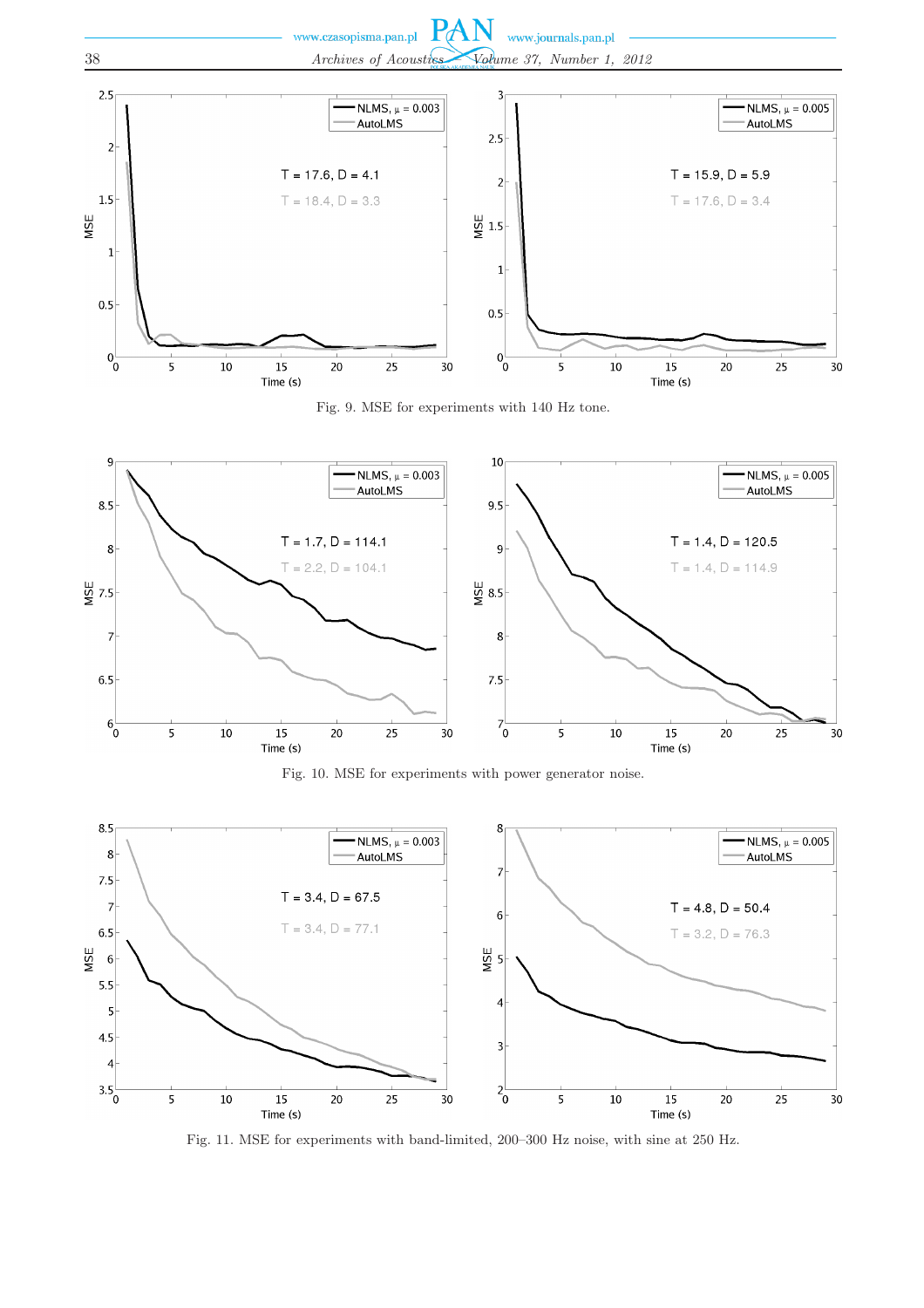uation of a 140 Hz tone, the second is the attenuation of noise recorded near a power generator. In those cases, the proposed algorithm usually provides not only a faster convergence, but also a higher attenuation. This group contains about 37% results of attenuation of single tones and about 43% results of attenuation of complex signals.

There were also cases where the NLMS algorithm won. They were more numerous while attenuating single tones (about 13%) than while dealing with complex signals (only two cases among 38 tested complex signals). If they happened, either the attenuation at the end of the experiment was comparable for both of the algorithms, or it was a case of a signal difficult to attenuate. One example of this group is presented in Fig. 11.

#### 6. Conclusions

The LMS algorithm is nowadays a standard adaptation algorithm for many practical applications. Its drawback is the lack of a complete mathematical analysis and rules for choosing the step size, particularly, when a fast adaptation is essential. The paper presents an innovative analysis of the LMS convergence. Based on this analysis, a new algorithm for an automatic step size adjustment has been proposed. The algorithm proved to be effective both in simulations and in real experiments of active noise control.

#### Acknowledgment

The research reported in this paper has been partially supported by the Ministry of Higher Education and Science, Poland, under the grant no. N N514 232037 in 2010.

#### References

- 1. Aboulnasr T., Mayyas K. (1997), *A robust variable step-size LMS-type algorithm: Analysis and simulations*, IEEE Transactions on Signal Processing, **45**, 3, 631–639.
- 2. Ang W., Farhang–Boroujeny B. (2001), *A new class of gradient adaptive step-size LMS algorithms*, IEEE Transactions on Signal Processing, **49**, 4, 805– 810.
- 3. Bi Y., Lai F., Ye Y. (2010), *Gradient vector driven variable step size least mean square algorithm*, [in:] 2nd International Asia Conference on Informatics in Control, Automation and Robotics 2010, pp. 41–44, Wuhan, China.
- 4. Bismor D. (2008), *Stability-based algorithm for LMS step size adjustment*, [in:] Proceedings of the 15th International Congress on Sound and Vibration, Daejeon, Korea.
- 5. Bismor D. (2009), *Active noise control using stabilitybased LMS step size adjustment*, [in:] Proceedings of the 16th International Congress on Sound and Vibration, Kraków, Poland.
- 6. Butterweck H. (1995), *A steady-state analysis of the LMS adaptive algorithm without use of the independence assumption*, Proceedings of ICASSP, pp. 1404– 1407.
- 7. Elliott S. (2001), *Signal Processing for Active Noise Control*, Academic Press, London.
- 8. Evans J.B., Xue P., Liu B. (1993), *Analysis and implementation of variable step size adaptive algorithms*, IEEE Transactions on Signal Processing, **41**, 8, 2517– 2235.
- 9. Harris R.W., Chabries D.M., Bishop F.A. (1986), *A variable step (vs) adaptive filter algorithm*, IEEE Transactions on Acoustics, Speech, and Signal Processing, ASSP, **34**, 2, 309–316.
- 10. Hassibi B., Sayed A.H., Kailath T. (1993), *LMS is*  $H^{\infty}$  *optimal*, [in:] Proceedings of the 32nd IEEE Conference on Decision and Control, pp. 74–79, vol. 1.
- 11. Hassibi B., Sayed A.H., Kailath T. (1996), *H* <sup>∞</sup> *optimality of the LMS algorithm*, IEEE Transactions on Signal Processing, **44**, 2, 267–280.
- 12. Haykin S. (2002), *Adaptive Filter Theory*, Fourth Edition, Prentice Hall, New York.
- 13. Hwang J., Li Y. (2009), *Variable step-size LMS algorithm with a gradient-based weighted average*, IEEE Signal Processing Letters, **16**, 12, 1043–1046.
- 14. Kaczorek T. (1993), *Control and system theory* [in Polish: *Teoria sterowania i systemów*], Wydawnictwo Naukowe PWN, Warszawa.
- 15. Kuo S., Morgan D. (1996), *Active Noise Control Systems*, John Wiley & Sons, New York.
- 16. Kwong R.H., Johnston E.W. (1992), *Variable step size LMS algorithm*, IEEE Transactions on Signal Processing, **40**, 7, 1633–1642.
- 17. Latos M., Pawelczyk M. (2010), *Adaptive algorithms for enhancement of speech subject to a high-level noise*, Archives of Acoustics, **35**, 2, 203–212.
- 18. Liu F., Zhang Y., Wang Y. (2009), *A variable step size LMS adaptive filtering algorithm based on the number of computing mechanisms*, [in:] Eighth International Conference on Machine Learning and Cybernetics, pp. 1904–1908, Baoding.
- 19. Mathews V.J., Xie Z. (1993), *A stochastic gradient adaptive filter with gradient adaptive step size*, IEEE Transactions on Signal Processing, **41**, 6, 2075–2087.
- 20. Sayed A.H. (2003), *Fundamentals of Adaptive Filtering*, John Wiley & Sons, New York.